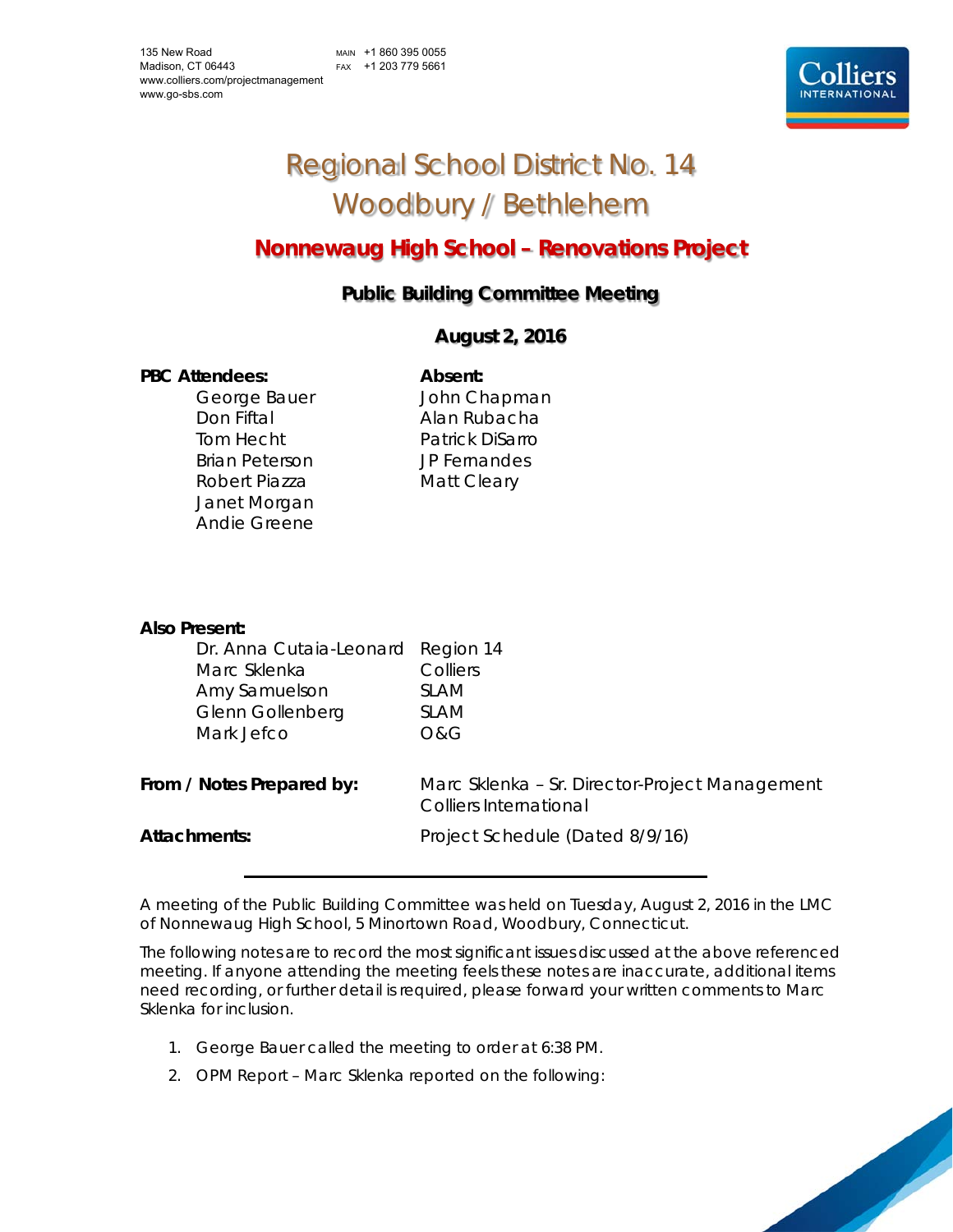- Hazardous Material testing and inspection work in the field has been completed and the samples have been sent out for testing, a draft report should be complete by end of the week. It was noted that Langan will be asked to attend an upcoming meeting to discuss their findings. Remediation costs will be forwarded to O&G for inclusion into their estimates.
- Phase I ESA work has been completed and a report will be issued shortly. The results of the Phase I study may dictate the need for a Phase II. Brian Petterson noted that with the known underground fuel tank a Phase II is likely.
- Survey and wetland flagging is on-going and it is anticipated that the work will be completed by next week.
- The team is meeting with OSCG on August 9, 2016 to follow up on the May 23, 2016 meeting. The primary focus of this meeting is to confirm our understanding of the student enrollment figures to be used; SF calculations; Central Office Scope of Work; and Renovations Status.
- Colliers and O&G met with SLAM to discuss the overall project schedule. Schedule to be discuss later in the meeting.
- Colliers is looking to collect information, from the District, on the septic system maintained program. Once received it will be shared with the design team.
- 3. Colliers presented an update on the Commissioning agent proposals.
	- MS stated that after further review of the proposals and Colliers cost comparison spreadsheets with the 2 low bidders (SES and Horizon), Colliers is comfortable that the bids contained the level of service required to complete the scope of work. Each firm will be on site as much as necessary to complete their tasks. Unless the program changes drastically, the bid values will remain firm. MS noted the proposal were reviewed by their in-house commissioning leader and the value of SES appears consistent with what they would see for a project of this type. Colliers was ready to recommend SES for the engagement.
		- 1. Due to the non-quorum status of the meeting, a formal vote could not be achieved. It was agreed to table this until the next building committee meeting (August 15, 2016). Don Fiftal stated that while he could not attend the August 15th BCM, he felt comfortable moving ahead with SES.
- 4. Colliers updated the committee on the status and need for the septic system inspection. MS noted a conference call was held with the design team and Andie Greene to further discuss this requirement. All agreed the need for the inspection is not required at this time. Due to the fact the district has the system pumped and inspected 2-4 times a year, may suffice the engineers request for additional services. The team will look to gather from the district the pumping and inspection reports. Once the design team reviews these reports, an assessment may be able to be provided. SLAM noted the design team needs to certify the system is "like new" to meet the state of CT requirements. If after the review the existing reports, additional inspections are required, this issue will be further addressed with the committee. Andie Greene also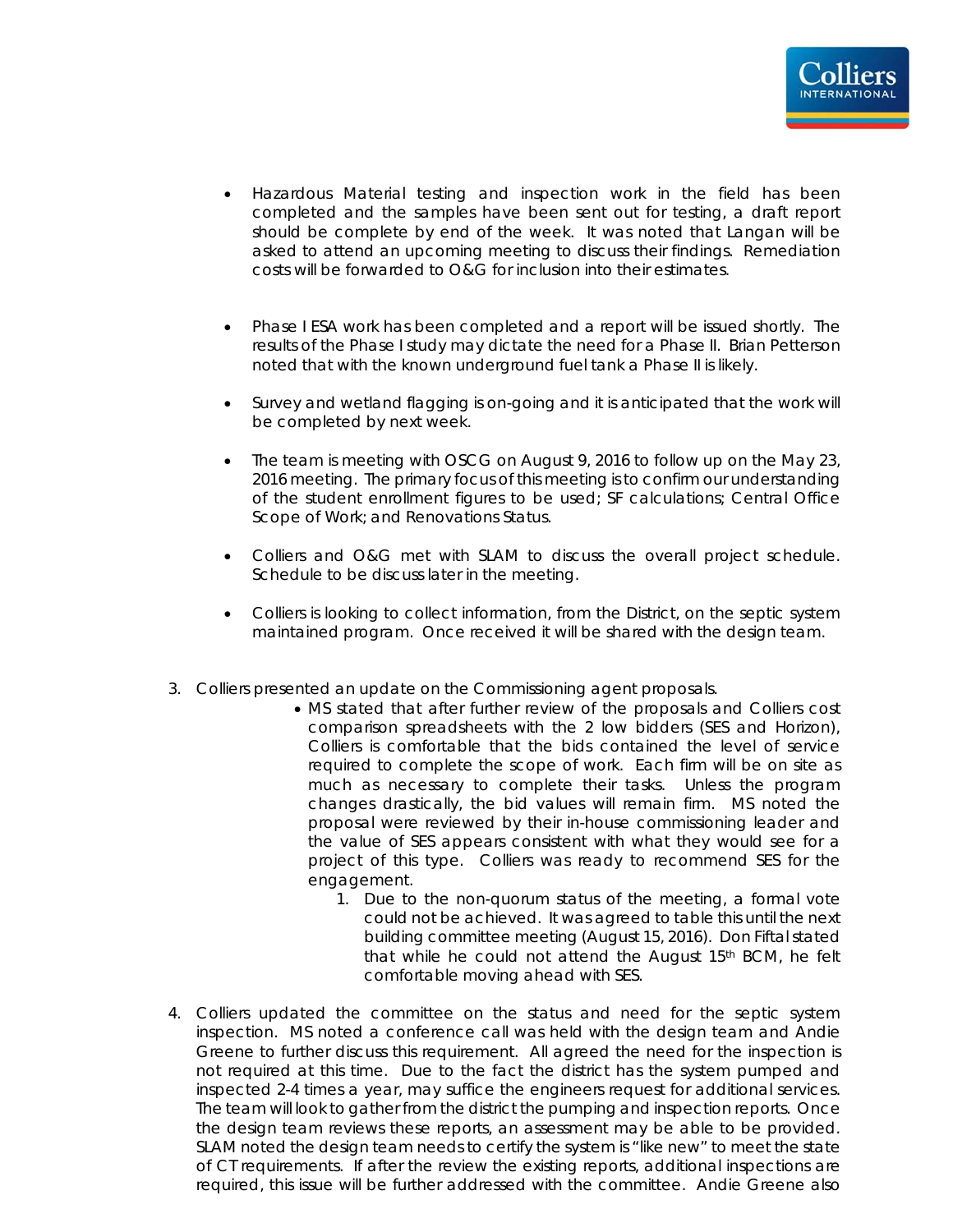suggested the design team looks to determine of the capacity of the system is adequate.

- 5. Colliers updated the committee on the need for the additional survey work. It was noted that the information contained with the 1999 OSTA certification process was sufficient for SLAM. So it this point so additional survey services are required.
- 6. Colliers presented a DRAFT Project Schedule (See attached).
	- Colliers Highlighted the major phases of the project, summarized as follows:
		- o Design period (July, 2016-August, 2017)
		- o Bidding Period (Sept, 2017-November, 2017
		- o Construction (Dec, 2017-July, 2019)
			- MS noted the construction will be phased over this duration. The phasing plan/concept to be further studied and developed.
	- MS noted there is likely an early bid package for Hazardous Abatement during the summer of 2017
	- MS also noted the likely need for some temporary construction measures for the creation of swing space. This would allow the school to be able to take a few classes off line during the school year.
	- MS noted a detailed milestone schedule is being created to track all of the details required to meet this schedule.
- 7. Public Comment None

The next meeting will be held at **6:30 PM** on **Monday August 15, 2016** in the High School Library Media Center, located at 5 Minor Town Road, Woodbury, CT. Additional meetings will be determined.

Motion to adjourn made by Brian Peterson, seconded by Robert Piazza. Meeting Adjourned at 7:48 PM.